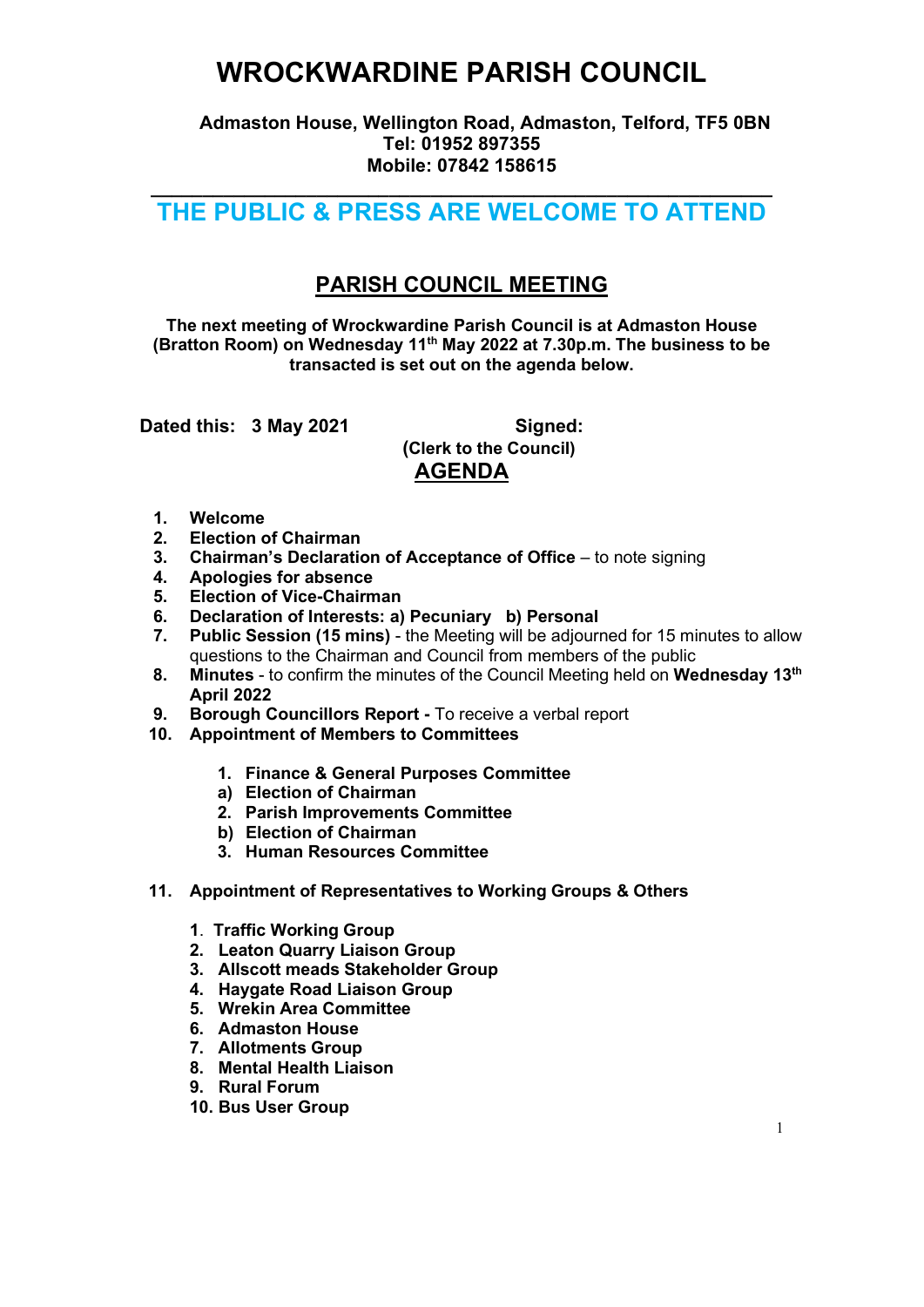# WROCKWARDINE PARISH COUNCIL

- 11. Armed Forces Covenant Representative
- 12. White Ribbon Accreditation Representative
- 13. Conservation Management & Maintenance Group
- 12. Meetings of the Council to approve the dates, venues and frequency of meetings for the next 12 months
- 13. Review of Documents & Policies to consider any amendments and approve the documents
	- 1. Standing Orders
	- 2. Financial Regulations
	- 3. Risk Management Document
	- 4. Policies (no amendments)
	- 5. Policies (with amendments)
- 14. Annual Subscriptions to consider membership and approve payment when due:
	- 1. Membership of NALC (National Association of Local Councils)
	- 2. Membership of SALC (Shropshire Association of Local Councils)
	- 3. Membership of SLCC (Society of Local Council Clerks)
- 15. Planning (details to date attached)
	- 1) Permissions & Refusals for information only
	- 2) New applications to consider comments to be submitted
	- 3) New applications received after the agenda was circulated to consider comments to be submitted
- 16. Finance
	- a) To confirm the final accounts paid in April
	- b) To confirm the Bank Reconciliation for April
	- c) To confirm the Accounts for Payment in May
- 17. Annual Governance & Accountability Review (AGAR) 2021/22
	- 1. To approve the Year End Accounts 2021/22
	- 2. To review & confirm the Asset Register as at 31<sup>st</sup> March 2021
	- 3. To receive the Internal Audit Report, consider any recommendations & agree actions
	- 4. To agree content & approve AGAR Section 1 "Governance Statement"
	- 5. To approve AGAR Section 2 "Accounting Statements"
	- 6. Notification of Public Rights To approve the dates for the public rights of inspection: 13/6/22 – 22/7/22 (being 30 working days including the first 10 working days of July)
- 18. Wrockwardine Playing Fields Car Park To receive an update on the canvassing of local residents and consider next steps
- 19. SID Statistics to receive data

#### 20. Grant Applications

1. 1st Wrockwardine Brownies